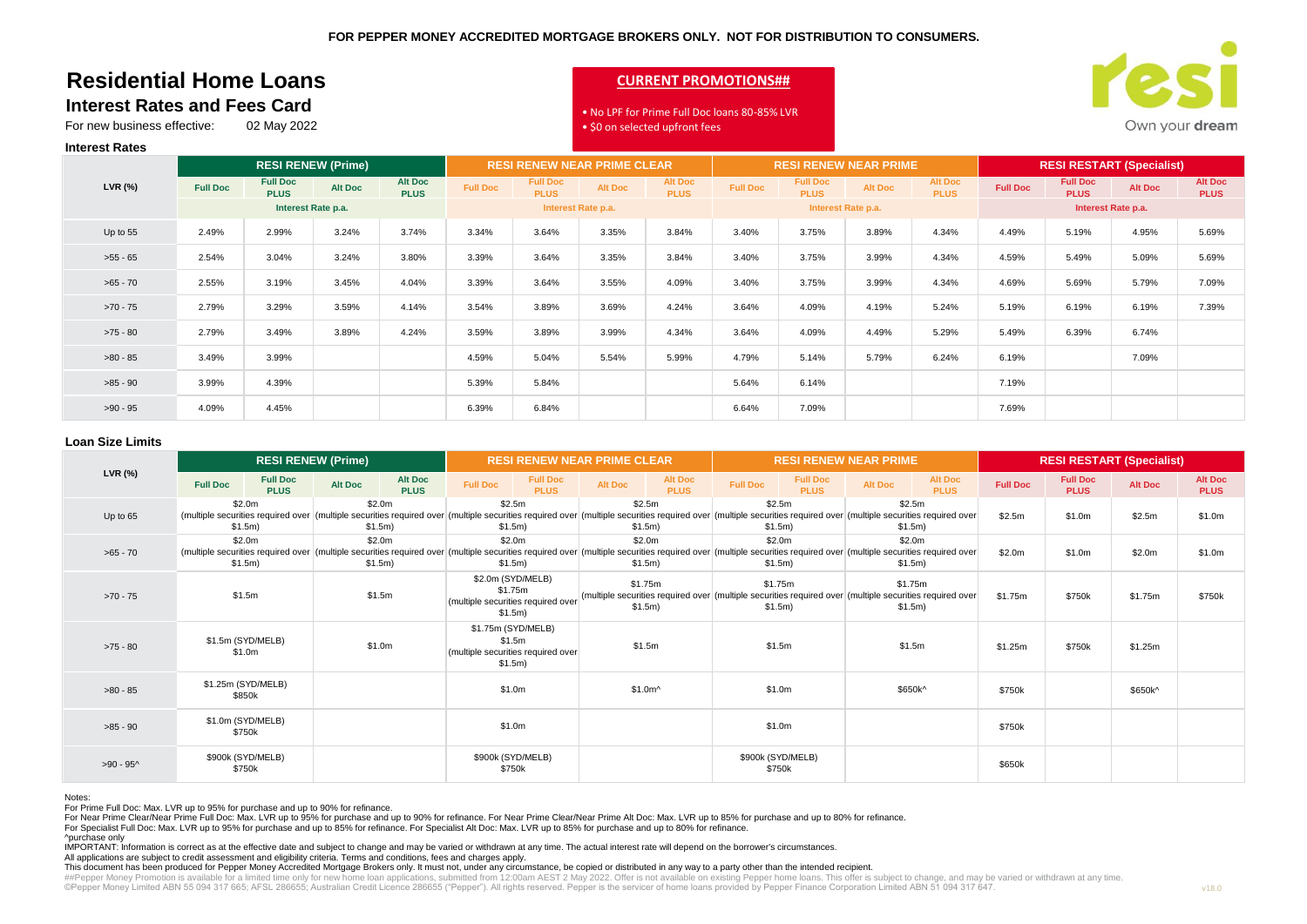# **Residential Home Loans Interest Rates and Fees Card**

For new business effective: 02 May 2022



|                             | <b>RESI RENEW (Prime)</b>                 | <b>RESI RENEW NEAR PRIME CLEAR</b>        | <b>RESI RENEW NEAR PRIME</b>              | <b>RESI RESTART (Specialist)</b>          |
|-----------------------------|-------------------------------------------|-------------------------------------------|-------------------------------------------|-------------------------------------------|
| <b>Establishment Fee</b>    | \$599 (includes 1 standard valuation)     | \$995 (includes 1 standard valuation)     | \$995 (includes 1 standard valuation)     | \$995 (includes 1 standard valuation)     |
| Risk Fee**                  | See Risk Fees below                       | See Risk Fees below                       | See Risk Fees below                       | See Risk Fees below                       |
| Monthly Admin. Fee          | \$10 per month per account (split)        | \$15 per month per account (split)        | \$15 per month per account (split)        | \$15 per month per account (split)        |
| Legal Fee                   | From \$300 (excl. GST) plus disbursements | From \$300 (excl. GST) plus disbursements | From \$300 (excl. GST) plus disbursements | From \$300 (excl. GST) plus disbursements |
| Discharge Fee               | \$500 per loan                            | \$500 per loan                            | \$500 per loan                            | \$500 per loan                            |
| <b>Title Protection Fee</b> | N/A                                       | \$0 per loan                              | \$0 per loan                              | \$400 per loan                            |

## **Risk Fees\*\***

**Fees**

|            |                                                       | <b>RESI RENEW (Prime)</b>                                    |         |                                                       |                 |                                | <b>RESI RENEW NEAR PRIME CLEAR</b> |                        |                 | <b>RESI RENEW NEAR PRIME</b>   |                |                               |                 | <b>RESI RESTART (Specialist)^</b> |                |                               |  |
|------------|-------------------------------------------------------|--------------------------------------------------------------|---------|-------------------------------------------------------|-----------------|--------------------------------|------------------------------------|------------------------|-----------------|--------------------------------|----------------|-------------------------------|-----------------|-----------------------------------|----------------|-------------------------------|--|
| LVR (%)    | <b>Full Doc</b>                                       | <b>Full Doc</b><br><b>PLUS</b>                               | Alt Doc | <b>Alt Doc</b><br><b>PLUS</b>                         | <b>Full Doc</b> | <b>Full Doc</b><br><b>PLUS</b> | <b>Alt Doc</b>                     | Alt Doc<br><b>PLUS</b> | <b>Full Doc</b> | <b>Full Doc</b><br><b>PLUS</b> | <b>Alt Doc</b> | <b>Alt Doc</b><br><b>PLUS</b> | <b>Full Doc</b> | <b>Full Doc</b><br><b>PLUS</b>    | <b>Alt Doc</b> | <b>Alt Doc</b><br><b>PLUS</b> |  |
| Up to 55   |                                                       | N/A                                                          |         | N/A                                                   | N/A             | N/A                            | N/A                                | N/A                    | 0.70%           | 0.70%                          | 0.70%          | 0.70%                         | 0.70%           | 0.70%                             | 0.70%          | 0.70%                         |  |
| $>55 - 65$ | N/A                                                   |                                                              | N/A     |                                                       | N/A             | N/A                            | N/A                                | N/A                    | 0.70%           | 0.70%                          | 0.70%          | 0.70%                         | 0.70%           | 0.70%                             | 0.70%          | 0.70%                         |  |
| $>65 - 70$ |                                                       | N/A                                                          |         | N/A                                                   | N/A             | N/A                            | N/A                                | N/A                    | 0.70%           | 0.70%                          | 0.70%          | 0.70%                         | 0.70%           | 0.70%                             | 0.80%          | 0.80%                         |  |
| $>70 - 75$ | N/A                                                   |                                                              |         |                                                       | 0.75%           | 0.75%                          | 0.50%                              | 0.50%                  | 1.15%           | 1.15%                          | 1.20%          | 1.20%                         | 1.15%           | 1.15%                             | 1.50%          | 1.50%                         |  |
| $>75 - 80$ | N/A                                                   |                                                              |         |                                                       | 0.75%           | 0.75%                          | 0.50%                              | 0.50%                  | 1.15%           | 1.15%                          | 1.30%          | 1.30%                         | 1.15%           | 1.15%                             | 1.50%          |                               |  |
| $>80 - 85$ | N/A                                                   | Refer to<br>calculator at<br>pepper.com.au/<br>whitelabellpf |         | Refer to calculator at<br>pepper.com.au/whitelabellpf |                 | 1.25%                          | 1.65%                              | 1.65%                  | 1.30%           | 1.30%                          | 1.65%          | 1.65%                         | 1.30%           |                                   | 2.00%          |                               |  |
| $>85 - 90$ | Refer to calculator at<br>pepper.com.au/whitelabellpf |                                                              |         |                                                       | 1.50%           | 1.50%                          |                                    |                        | 1.85%           | 1.85%                          |                |                               | 2.10%           |                                   |                |                               |  |
| $>90 - 95$ |                                                       |                                                              |         |                                                       | 2.50%           | 2.50%                          |                                    |                        | 2.50%           | 2.50%                          |                |                               | 2.50%           |                                   |                |                               |  |

\*\*Lender's Protection Fee is charged on Prime loans - Full Doc >85% LVR, Full Doc Plus >80% LVR and Alt Doc >70% LVR. The Mortgage Risk Fee (MRF) is charged on Near Prime Clear, Near Prime and Specialist Loans. The MRF is

#### ^An additional 0.50% MRF loading will apply for Specialist loan sizes >\$1m

All Pepper home loan variable interest rates and fees are correct as at 02 May 2022 and are subject to change at any time. The actual interest rate applicable will depend on the individual borrower's circumstances. Terms, parties other than the intended recipients without Pepper's prior written permission.

©Pepper Money Limited ABN 55 094 317 665; AFSL 286655; Australian Credit Licence 286655 ("Pepper"). All rights reserved. Pepper is the servicer of home loans provided by Pepper Finance Corporation Limited ABN 51 094 317 647.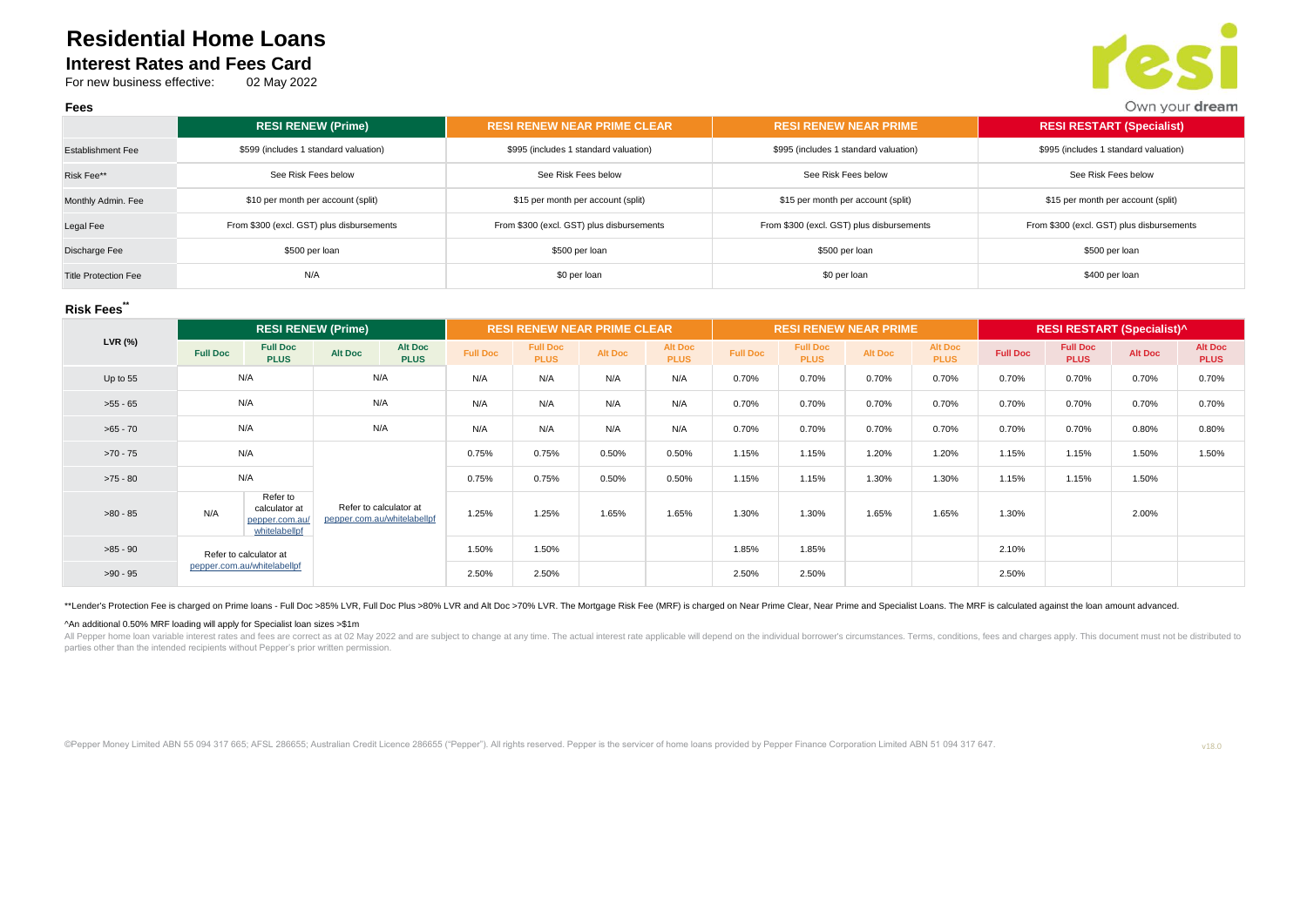# **Construction Home Loans**

# **Interest Rates and Fees Card**<br>For new business effective: 02 May 2022

For new business effective:

# **Interest Rates**

|            | <b>RESI RENEW Construction</b> |                      |  |  |  |  |
|------------|--------------------------------|----------------------|--|--|--|--|
| LVR (%)    | <b>Full Doc</b>                | <b>Full Doc PLUS</b> |  |  |  |  |
|            | Interest Rate p.a.             |                      |  |  |  |  |
| Up to 55   | 3.71%                          | 4.41%                |  |  |  |  |
| $>55 - 65$ | 3.97%                          | 4.67%                |  |  |  |  |
| $>65 - 70$ | 4.01%                          | 4.71%                |  |  |  |  |
| $>70 - 75$ | 4.06%                          | 4.76%                |  |  |  |  |
| $>75 - 80$ | 4.46%                          |                      |  |  |  |  |
| $>80 - 85$ | 4.56%                          |                      |  |  |  |  |
| $>85 - 90$ | 4.76%                          |                      |  |  |  |  |
| $>90 - 95$ | 4.96%                          |                      |  |  |  |  |

### **Loan Size Limits**

| LVR (%)    | <b>RESI RENEW Construction</b>               |                        |  |  |  |  |  |
|------------|----------------------------------------------|------------------------|--|--|--|--|--|
|            | <b>Full Doc**</b>                            | <b>Full Doc PLUS**</b> |  |  |  |  |  |
| Up to 55   | \$1.5m                                       | \$1.0m                 |  |  |  |  |  |
| $>55 - 65$ | \$1.5m                                       | \$1.0m                 |  |  |  |  |  |
| $>65 - 70$ | \$1.5m                                       | \$1.0m                 |  |  |  |  |  |
| $>70 - 75$ | \$1.5m                                       | \$1.0m                 |  |  |  |  |  |
| $>75 - 80$ | \$1.5m                                       |                        |  |  |  |  |  |
| $>80 - 85$ | \$850k (1 property)<br>\$1.5m (2 properties) |                        |  |  |  |  |  |
| $>85 - 90$ | \$850k (1 property)<br>\$1.2m (2 properties) |                        |  |  |  |  |  |
| $>90 - 95$ | \$850k (1 property)<br>\$1.2m (2 properties) |                        |  |  |  |  |  |

### Notes:

For Prime Construction: Maximum LVR up to 95% for purchase and 90% for refinance. Maximum LVR up to 75% for PLUS. Loan Size Limits are for NSW & VIC only. For all other locations, maximum loan size limit is \$800k for 1 or 2 properties. \*\*Maximum loan limits restricted to \$800,000 for 1 or 2 properties, for all locations outside of NSW and VIC.

^^purchase only